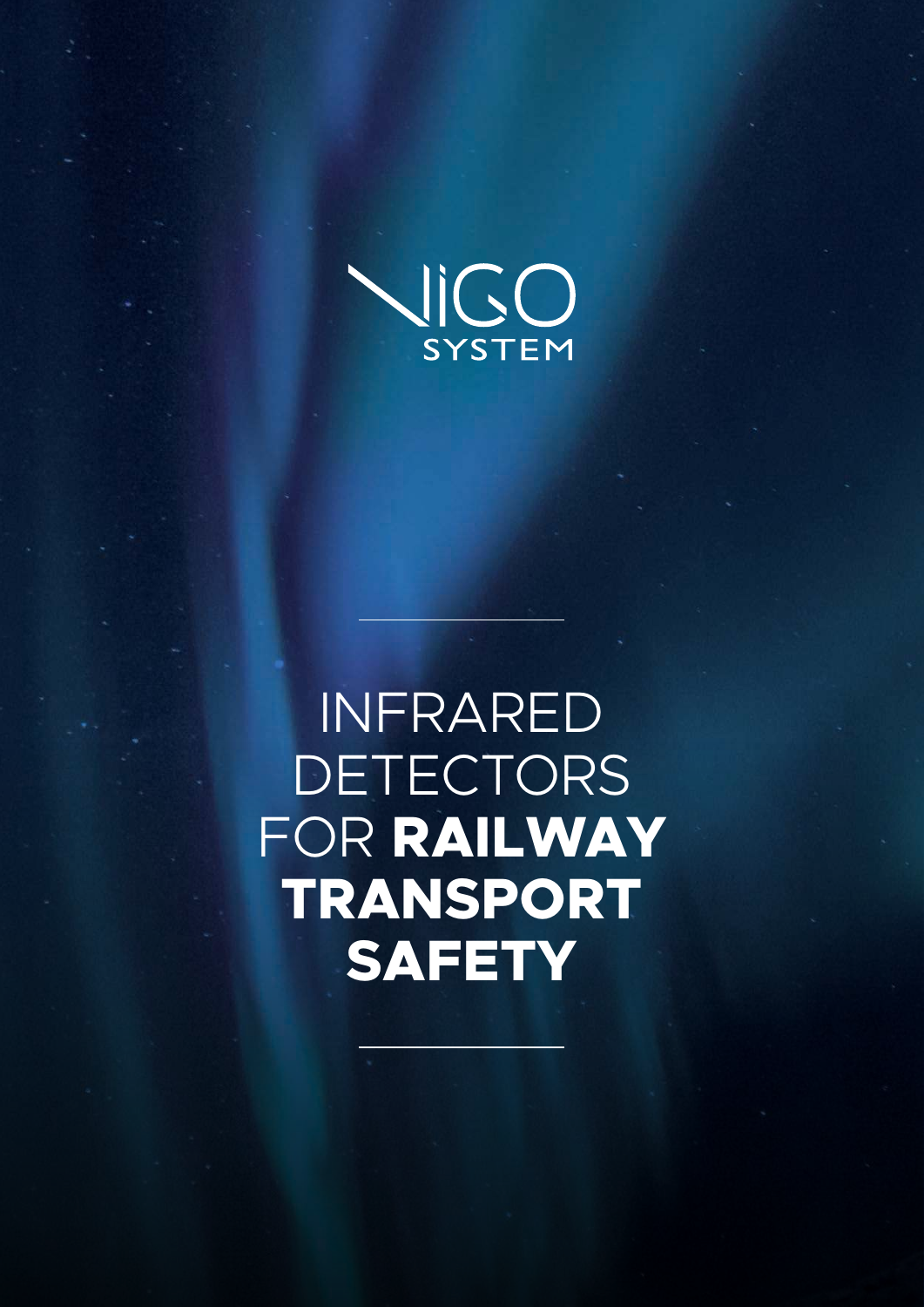# **RAILWAY TRANSPORT SAFETY**

**Safety is the most important aspect of railway transport. Nevertheless every year there are at least few serious accidents in rail traffic. Some of them are caused by defective wheel bearings or brakes and some of them are caused by overheating of the transported materials (i.e. coal, oil) which may result in a serious fire.**



Thermal monitoring is the way to minimize unscheduled breakdowns of all undercarriage elements and prevent costly failures and downtime. The best solution for temperature measurement in railway industry are systems using infrared technology.

VIGO has come up with a advanced and most effective detection devices designed specifically for railway applications. All these devices have one thing in common – very sensitive and fast HgCdTe detectors.

Advantages of HgCdTe technology in comparison with other competitive solutions used in railway applications are presented in the table.

| <b>HgCdTe</b>                                                                                                                  | <b>PbSe</b>                                                                                                       | <b>Bolometric camera</b>                                                            |
|--------------------------------------------------------------------------------------------------------------------------------|-------------------------------------------------------------------------------------------------------------------|-------------------------------------------------------------------------------------|
| • Very good accuracy<br>(mK range)<br>• High speed from 15 kHz<br>to 100 MHz<br>• Operation at any<br>environmental conditions | • Accuracy not more than I K<br>• Speed only up to few I kHz<br>• Easily disturbed by sunlight /<br>sun radiation | • Low sampling frequency<br>(usually 50 Hz)<br>• Requires complex<br>image analysis |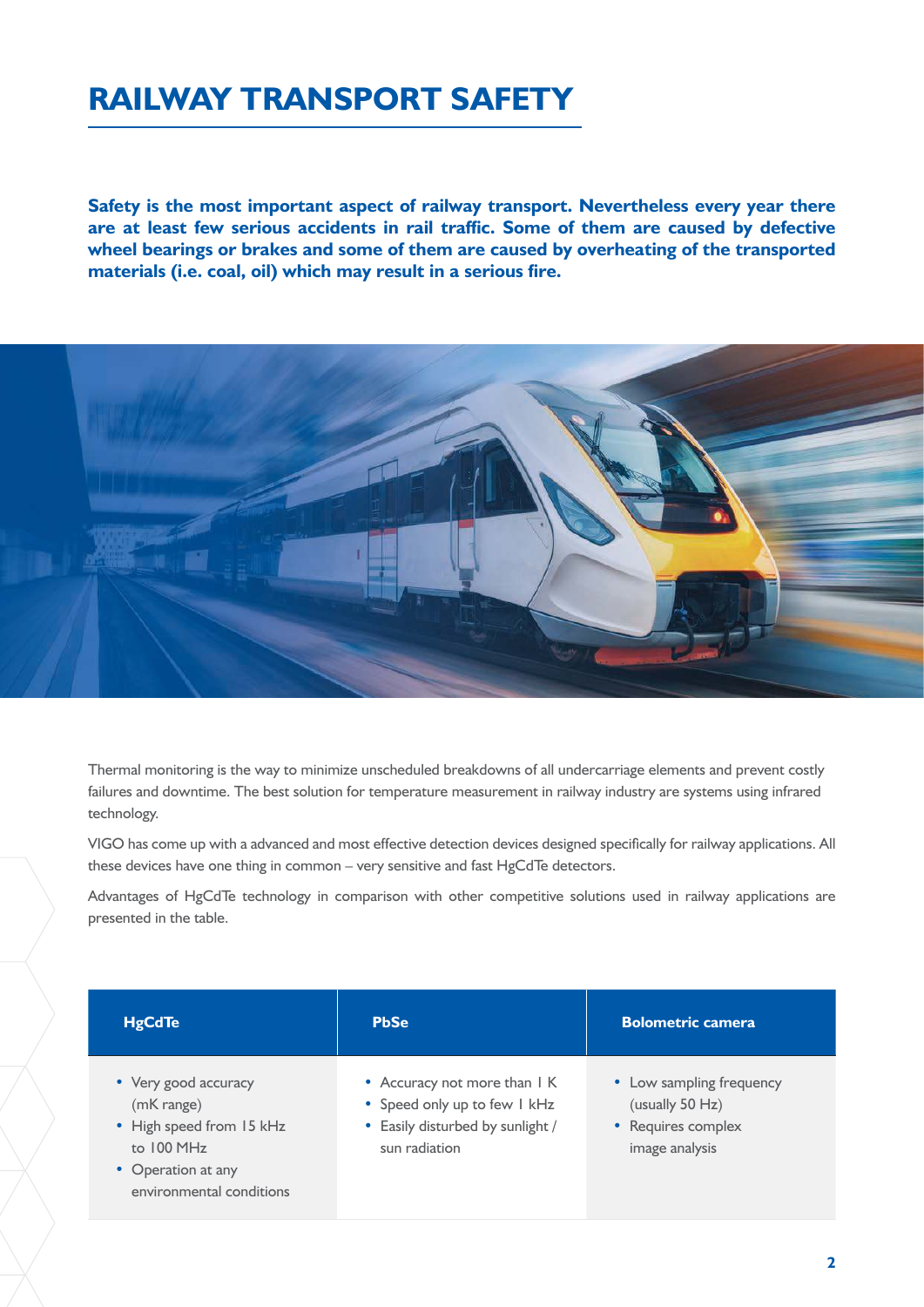# **CONTACTLESS TEMPERATURE MEASUREMENTS**

Each object with a temperature above absolute zero (0 Kelvin  $= -273.15^{\circ}$ C) emits electromagnetic radiation from its surface, which is proportional to its temperature.

A part of this radiation is the infrared radiation, which can be used to measure an object's temperature.

The intensity of the radiation and the wavelength where the intensity of this radiation has a maximum value, depend mainly on the temperature of the object (Planck's law, Wien's displacement law).

Optimal spectral range in railway systems is between 3.0 – 5.5 µm.

#### **VIGO single-element devices recommended for temperature measurements**

- PVI-5-1×1-TO39-NW-36
- PVI-2TE-5-1×1-TO8-wAl2O3-36
- AM03120-01/02



### **Figure 1. Principle of thermal radiation detection system**

With the input optics (mirrors, lenses) the beams are focused on a detector element, which generates an electrical signal proportional to the incident radiation.

The signal is amplified and, using successive digital signal processing, is transformed into an output signal proportional to the object temperature.

The measured value may be released as analog output signal, which supports an easy connection to control systems of the process management.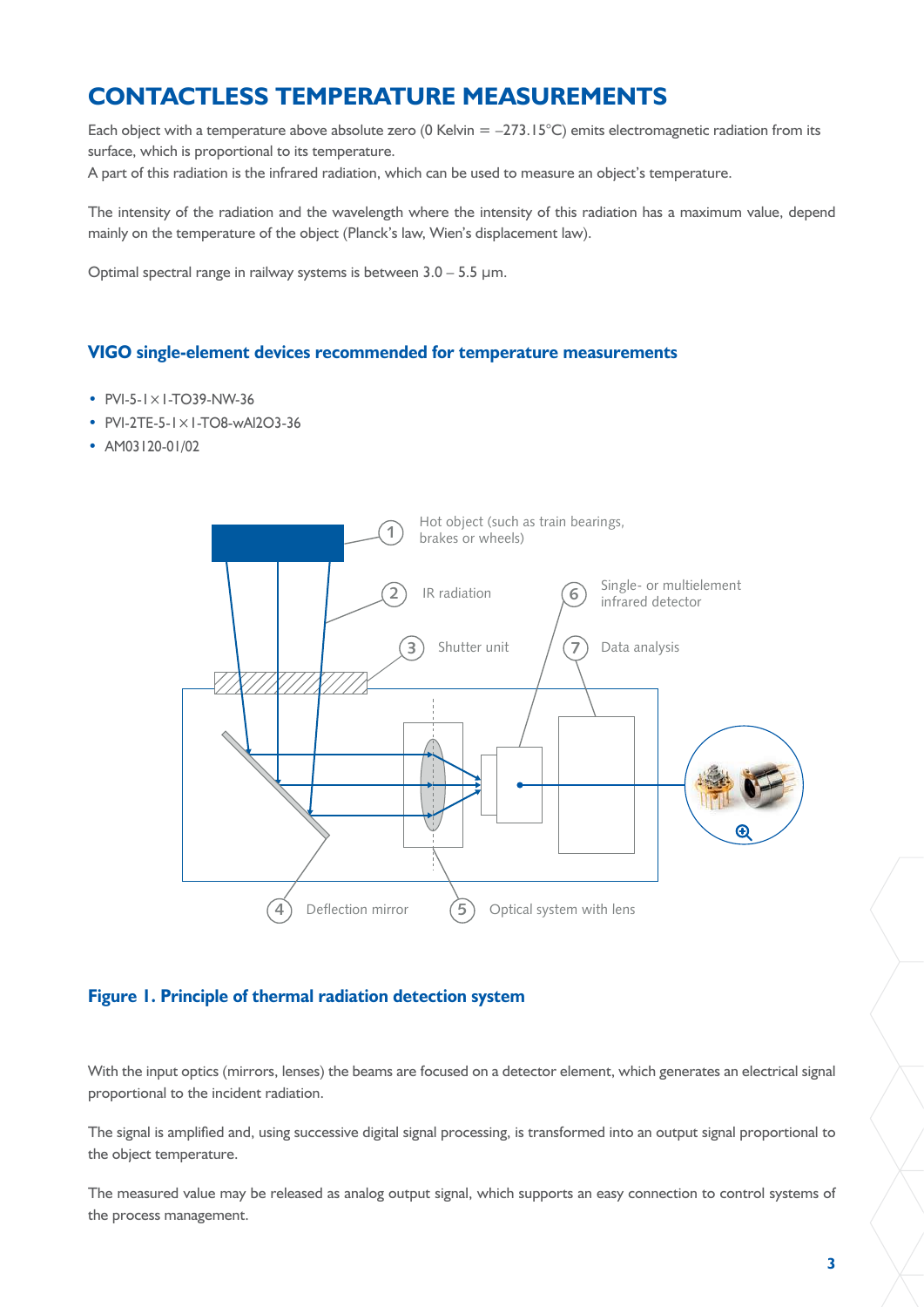# **HOT AXLE BOX AND HOT WHEEL DETECTION**

**Sensors installed on tracks allow monitoring of overheating of the outer and inner bearings, brakes and wheels of the rolling stock units. System provides absolute, relative and differential temperatures of the elements in real time. HgCdTe technology enables fast and accurate measurements at any environmental conditions.**

#### **Key features of the VIGO product**

- $1 \times 4$  or 2 $\times 4$  single-colour HgCdTe photovoltaic detectors array
- Very good accuracy: 100 mK at 30 °C, 10 mK at 150 °C
- High speed: from 15 kHz to 100 MHz
- Small spot size: from 5 mm to 1 m distance
- Compact size: i.e.  $50 \times 50 \times 25$  mm3 (complete mechanical design according to the customer's specification)
- Low power, single supply:  $2 6$  W,  $3 24$  V



**Figure 2. Thermal scanning system of the undercarriage**

## **TRAIN FIRE DETECTION (THERMAL SCANNING SYSTEM)**

**An accurate scanner, which is a part of automated inspection and measuring system (mounted on gates over the rail tracks), performs the train thermal analysis. It uses cutting-edge multielement photovoltaic detectors, specifically designed to achieve very high measuring system accuracy and reduce the number of false alarms.**

The system creates a thermal map of the train surface and identifies temperature anomalies. The thermal map is not affected by the thermal emissivity of the materials. Real-time scanning takes place at a full train speed.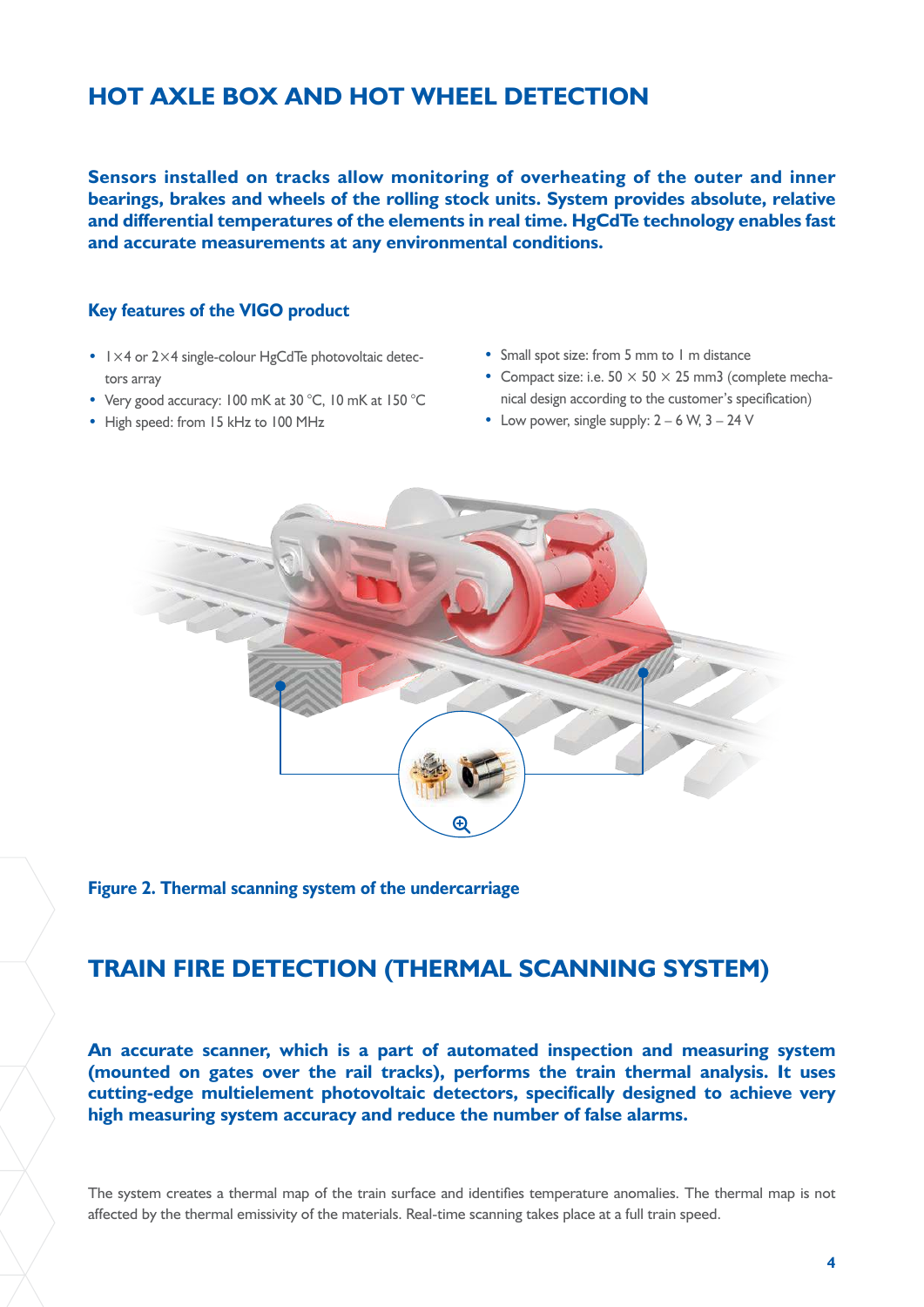

#### **Figure 3. Thermal scanning system with VIGO infrared detection modules.**

This inspection system guarantees online monitoring of trains in the critical points (i.e. tunnels, bridges, railroad intersections, country borders) and alert the potential risks. It ensures an instant detection of any safety issues (i.e. fire on board or irregular train shape) reducing risks of major accidents and increasing network availability.

Thanks to this solution, it is possible to measure the temperature of coal or oil – transported in rail cars and rail tanks.

**Temperature measurement combined with gas analysis make it possible to detect leaks of gases or technical liquids, prevent fires and explosions.**

**Scanning system is integrated with signalling system enabling to automatically stop trains whenever hazardous defects are detected, without the intervention of the operator.**

### **Key features of the VIGO product**

- 2×12 two-colour HgCdTe photovoltaic detectors array
- Two different spectral bands
- Object temperature measurement range from 80 to 300 °C
- High sample rate of each channel up to 80 kSPS
- Simultaneous sampling on all channels
- Precise A/D conversion
- Fast LVDS data output
- Control interface RS422/485 full duplex
- Single power supply 9..18 VDC
- Short start-up time 40 s (typical)